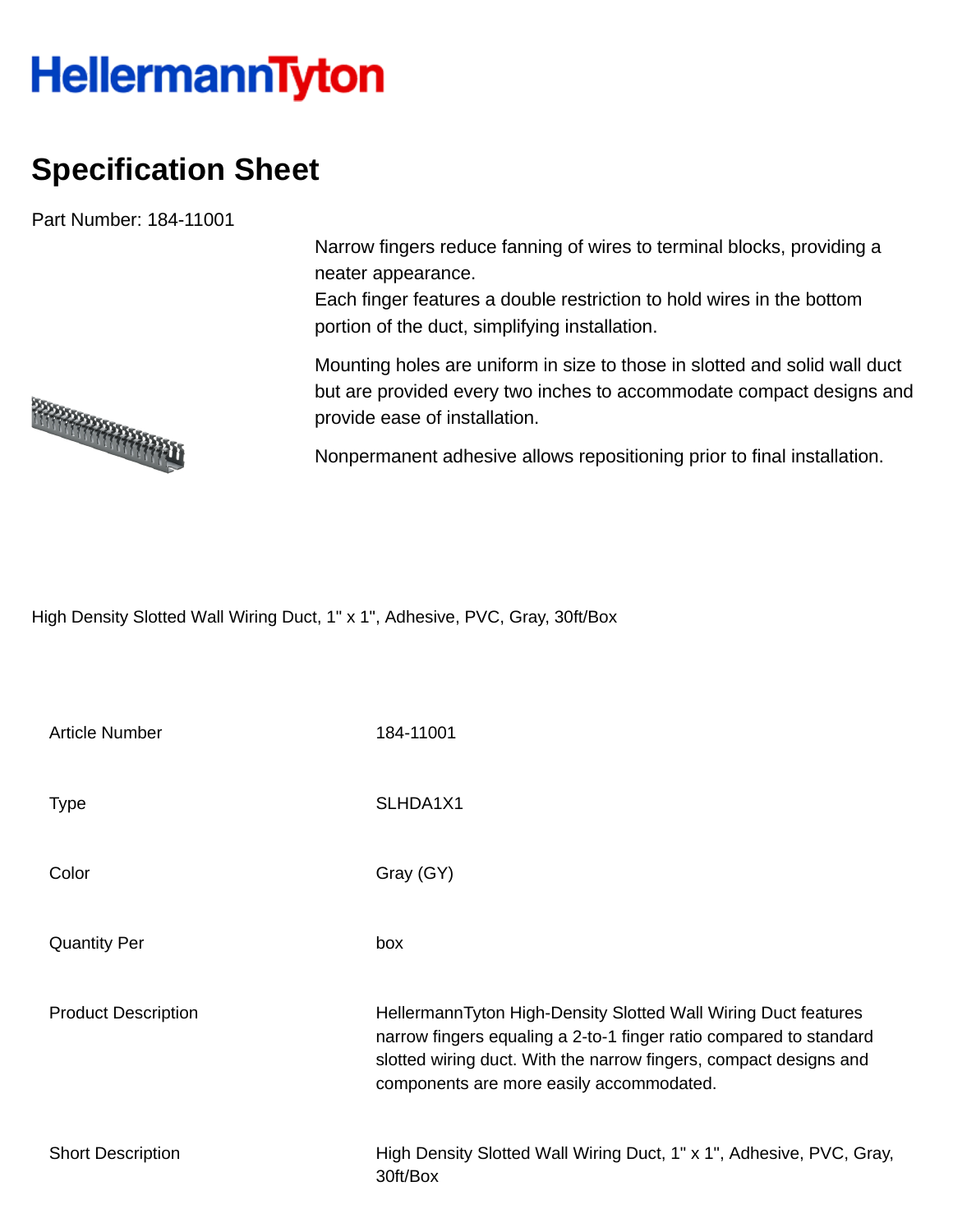| Length L (Imperial)                     | 6.0  |
|-----------------------------------------|------|
| Length L (Metric)                       | 1.83 |
| Width W (Imperial)                      | 1.0  |
| Width W (Metric)                        | 25.4 |
| Height H (Imperial)                     | 1.06 |
| Height H (Metric)                       | 26.9 |
| <b>Mounting Hole Centers (Imperial)</b> | 2.0  |

| Material                     | Polyvinylchloride (PVC) |
|------------------------------|-------------------------|
| <b>Material Shortcut</b>     | <b>PVC</b>              |
| Flammability                 | Self-extinguishing      |
| Halogen Free                 | No                      |
| <b>Operating Temperature</b> | +122°F (+50°C)          |
| Reach Compliant (Article 33) | No                      |